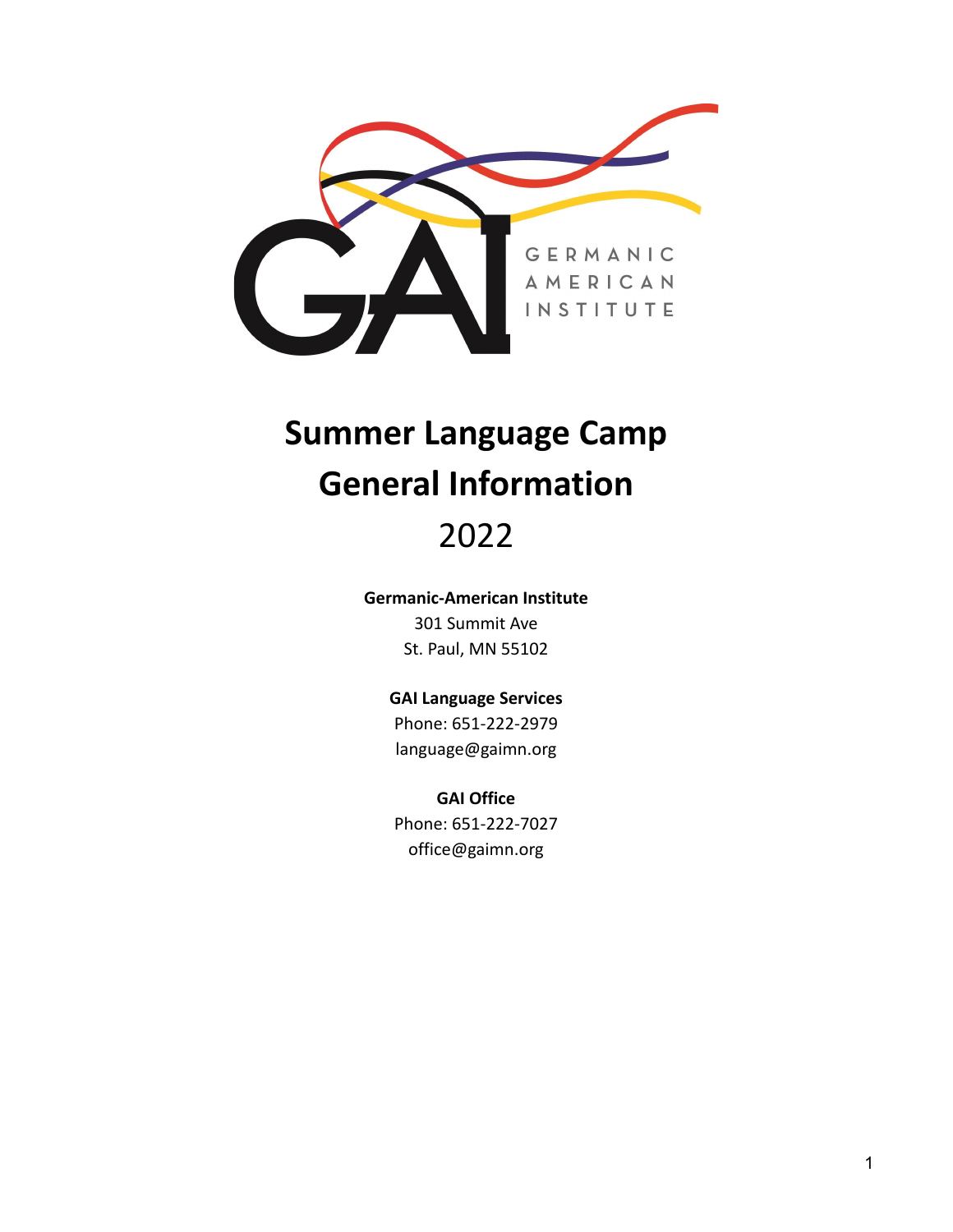# **Program Information**

The GAI Summer Camp program for children will take place June 20 – Aug. 26, 2022 at the GAI. Each camp lasts one week (M-F with the exception of the week of Fourth of July, T-F) and is centered on a fun, highly interactive theme. Please refer to the current camp [schedule](https://germanic-american-institute.jumbula.com/#/summer-camp) for themes and age groups.

Beginners to bilingual campers are welcome, as different activities are offered according to the children's language skill level. Teachers and children will speak, hear, sing, and create in German while exploring subjects ranging from art and cooking, to science and nature.

Camp instructors & staff are professional German teachers & instructors with extensive training and experience in teaching German as a foreign language.

#### **COVID-specific safety procedures are included at the end of this document.**

### **Morning Schedule (example only)**

| 8:00 - 9:00am    | Campers arrive for Summer Camp; activities with Teaching Assistant on the GAI side lawn,   |
|------------------|--------------------------------------------------------------------------------------------|
|                  | weather permitting                                                                         |
| $9:00 - 10:15am$ | Summer Language Camp morning programming and activities                                    |
| 10:15 - 10:30am  | Break – Due to allergies and dietary restrictions we will no longer provide a snack during |
|                  | morning break, campers should bring their own snack                                        |
| 10:30 - 12:00pm  | Summer Camp morning programming and activities                                             |
| 12:00pm          | Parents pick-up on the side lawn or in the Rathskeller (during inclement weather), on the  |
|                  | lowest level of the Haus.                                                                  |

# **Afternoon Care**

Afternoon Care is an optional extended day of GAI Summer Camps, also taking place June 20 - August 26. Afternoon Care runs from 12:00pm - 5:00pm. (Separate charges apply). Afternoon care is only available to children who are registered for Summer Camp.

**Friday afternoon is 'Water Day' (weather permitting) and afternoon activities may include sprinklers, splashing & water balloons - NO POOL. Please pack a swimsuit and towel for your child.**

#### **Afternoon Care Schedule (example only)**

| 12:00pm - 12:30pm | Lunch in Haus or outside (campers bring their own bag lunch)          |
|-------------------|-----------------------------------------------------------------------|
| 12:30 - 1:15pm    | Free time in Haus or outside; play with Afternoon Care toys and games |
| $1:15 - 3:30$ pm  | Afternoon Activity                                                    |
| $3:30 - 3:45$ pm  | Snack in Haus or outside (campers bring their own snack)              |
| $3:45 - 4:30pm$   | Activity or play time in ballroom or on GAI lawn                      |
| 4:30 - 5:00pm     | Afternoon pick-up                                                     |

#### **Drop Ins**

Drop-ins are only available for Afternoon Care as space permits. Drop-in Fees are \$40.00 per child per afternoon and are payable at the time of service. The child must be registered for Summer Language Camp in order to attend Afternoon Care and qualify for Drop In.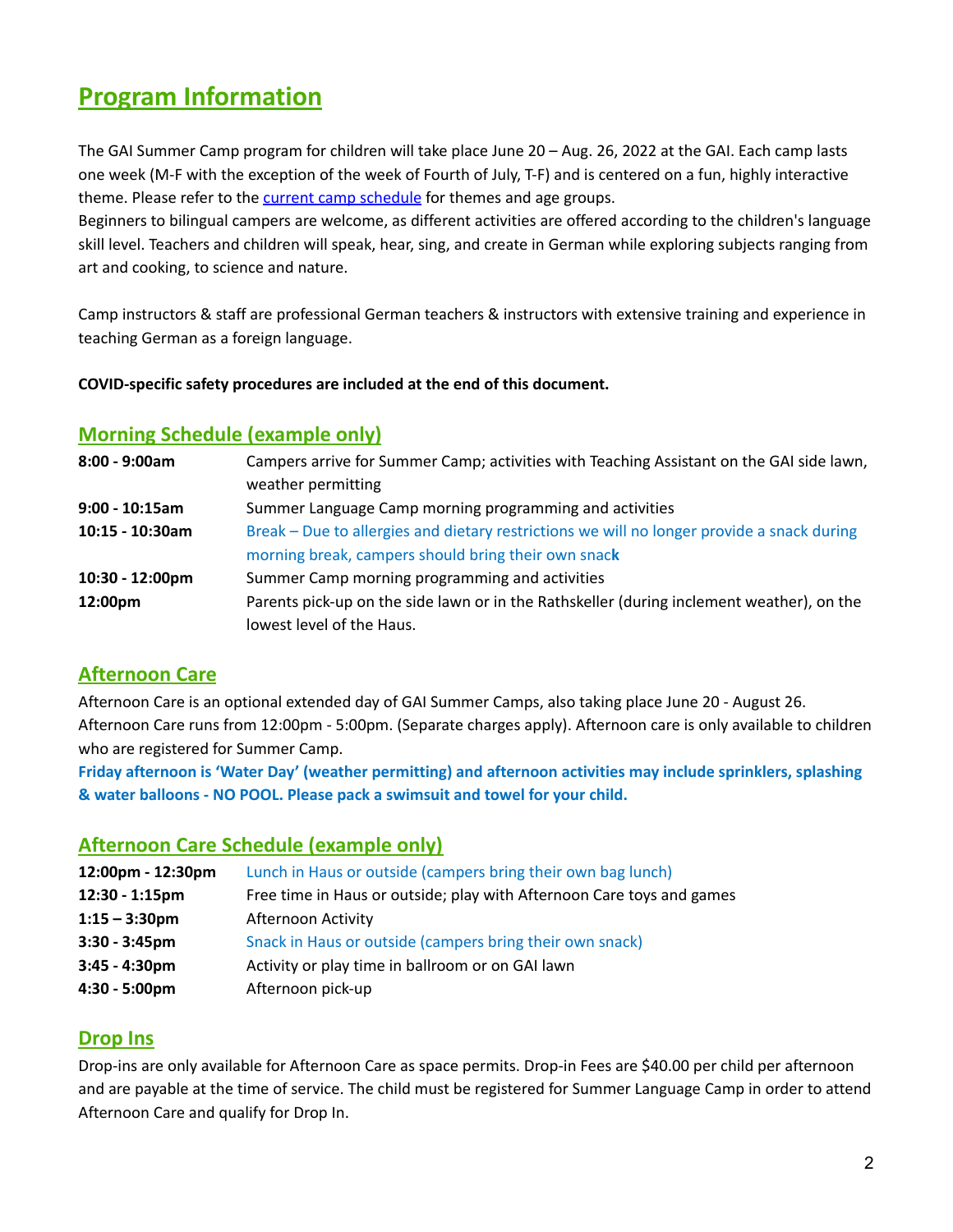# **Items from Home**

**Snacks**: Due to Allergies & Dietary restrictions the GAI does not provide a snack. Campers should bring a snack with them from home.

**Lunch:** Lunch will be in the Ratskeller or outside from 12-12:30pm. Children who are signed up for afternoon care should bring a brown bag lunch.

#### **Sunscreen:** *Please send your campers with sunscreen on.*

If children will be staying for afternoon care, please send a bottle of sunscreen labeled with their name as well. We will be spending lots of time outside. We ask that you do not send aerosol/spray sunscreen due to respiratory side effects

#### **GAI is not responsible for loss or damage to personal items or toys brought from home.**

- The GAI promotes a violence-free learning and playing environment. Do not allow your child to bring toy weapons.
- **●** Electronic toys (such as Tablets, iPods, Nintendo DS, etc.) are discouraged

# **Drop Off & Pick Up**

Families can arrive as early as 8:00 am. Weather permitting, check-in will occur on the back porch/side lawn of the GAI Haus. Parents my park in the back parking lot of the GAI for drop off.

Sign In/Out: Parents or guardians must sign in each child each day on a printed Sign In / Sign out sheet. Each camper will have a bin on the back porch where they should leave the items they bring with them to camp. In case that weather prevents an outdoor drop-off, a sign will be posted notifying you to drop children off in the Rathskeller. **Drop off & pick up will be in the back porch area or in the Rathskeller.**

**Pick-up by someone else:** The GAI requires written notification of a non-parent/guardian picking up your child. This should be sent to language@gaimn.org.

Summer staff may ask for identification, and it must match your written notification. Your child will not be released to anyone without written authorization, or to anyone who is not listed as a contact on your registration form.

**Late Pickup & Fees:** For the safety of all children in our program, summer staff is required to stay until all children have been picked up. Families are expected to pick their child up and depart the grounds by the end of the session that has been paid for either 12:00pm or 5:00pm. There is a 5-minute grace period for pick-up after the morning camp or afternoon care.

A charge of \$1.00 per minute will apply if a child is picked up after 12:05pm or after 5:35pm. **All late fees will be charged to the credit card used to register for camp.**

# **Medications**

The state of Minnesota requires written authorization from a parent and written instructions from a physician or dentist to administer any type of medications or supplements. Both prescription and over-the-counter medications require a completed Medication Administration Record. This can be obtained from the GAI office / Language Services. Please let us know prior to the start of camp if your child requires medications to be administered while at camp.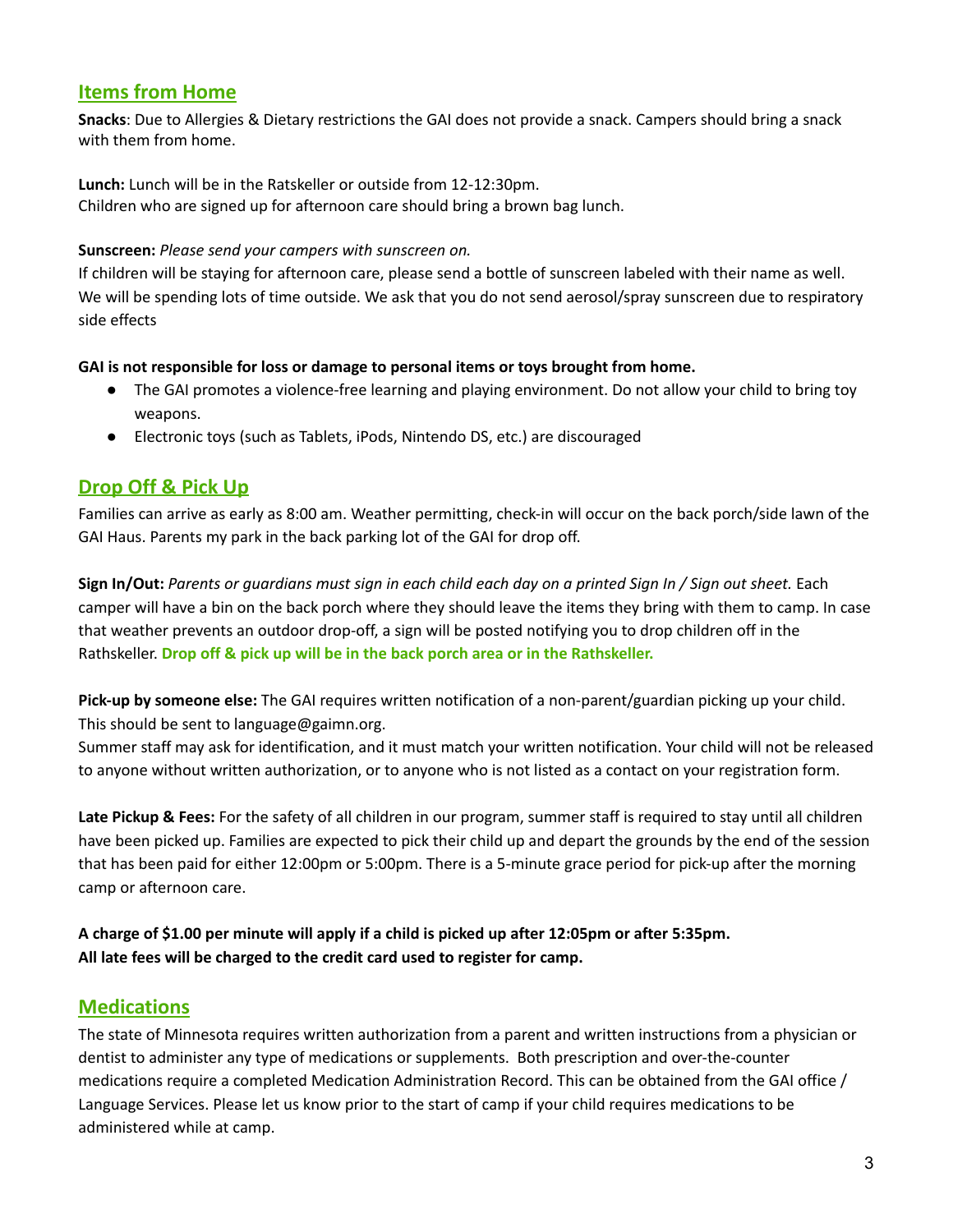# **Illness Policy**

1. Parents must bring special health problems, including behavioral problems, to the attention of the Summer Camp staff and GAI Language Services.

2. When a child complains of being ill, the child's condition will be assessed to the best of our knowledge and a parent or guardian will be contacted.

3. To protect the GAI community from communicable diseases, parents are asked to report if a child has attended Summer Language Camp on a day when he/she had symptoms or was ill, including head lice, strep throat, high temperatures, COVID-19 and any other illnesses or diseases.

4. Any child who shows signs of illness will be sent home or denied admittance to Summer Language Camp or Afternoon Care.

# **Severe Weather / Emergencies**

Summer Camp/Afternoon Care may be closed or canceled due to weather or other emergencies. In case of severe weather, staff at the GAI follow standard procedures to ensure the safety of your child.

# **Grievance Procedures**

Please express any grievance to us, as we want you to feel confident in your child's success and enjoyment at Summer Camp / Afternoon Care.

- 1. Communicate the concern to the summer language camp staff
- 2. If your concern has not been addressed, contact GAI Language Services at 651-222-2979 or language@gaimn.org

# **Termination / Cancellation**

**GAI Termination:** The GAI may terminate enrollment for the following reasons:

- The parent/guardian fails to follow Summer Camp / Afternoon Care policies
- Retention of the child is detrimental to the health and safety of the other children and staff in Summer Language Camp / Afternoon Care, or to the child him / herself due to exceptional needs for special treatment. GAI will first make reasonable attempts to alleviate the situation before recommending termination.
- Difference of opinion and/or philosophies of appropriate child development and / or guardian techniques.
- Abusive behaviors by parents toward other children, Summer Camp / Afternoon Care program staff or other parents.
- Children who engage in behavior that threatens the safety of other children and staff or others who may be present. Staff fills out written reports to track any incidents & accidents.

#### **Cancellation:**

Contact GAI Language Services via phone or email if you want to cancel any week of Summer Camp / Afternoon Care. For cancellations, GAI will retain a \$50 fee per child for any program cancellation. No cancellations or transfers within 14 days of program start date.

#### **Absences:**

Absences cannot be rescheduled for alternate camps. Sick days and other absences will not be refunded.